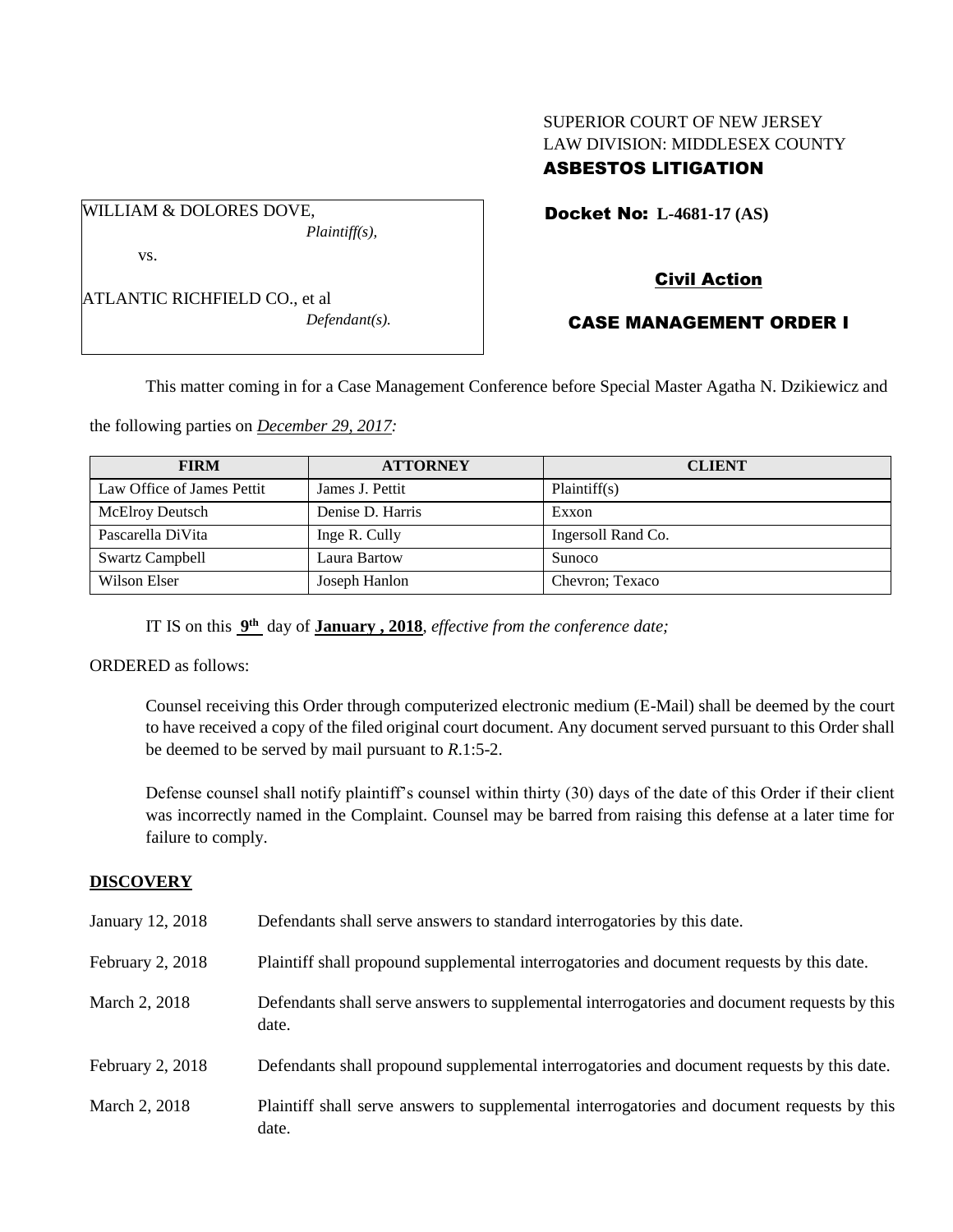- June 29, 2018 Fact discovery, including depositions, shall be completed by this date. Plaintiff's counsel shall contact the Special Master within one week of this deadline if all fact discovery is not completed.
- June 29, 2018 Depositions of corporate representatives shall be completed by this date.

### **EARLY SETTLEMENT**

July 13, 2018 Settlement demands shall be served on all counsel and the Special Master by this date.

#### **SUMMARY JUDGMENT MOTION PRACTICE**

| July 6, 2018    | Plaintiff's counsel shall advise, in writing, of intent not to oppose motions by this date. |
|-----------------|---------------------------------------------------------------------------------------------|
| July 20, 2018   | Summary judgment motions shall be filed no later than this date.                            |
| August 17, 2018 | Last return date for summary judgment motions.                                              |

#### **MEDICAL DEFENSE**

- January 16, 2018 Plaintiff shall serve executed medical authorizations by this date.
- November 16, 2018 Plaintiff shall serve medical expert reports by this date.
- January 14, 2019 Defendants shall identify its medical experts and serve medical reports, if any, by this date. In addition, defendants shall notify plaintiff's counsel (as well as all counsel of record) of a joinder in an expert medical defense by this date.

### **LIABILITY EXPERT REPORTS**

- November 16, 2018 Plaintiff shall identify its liability experts and serve liability expert reports or a certified expert statement by this date or waive any opportunity to rely on liability expert testimony.
- January 14, 2019 Defendants shall identify its liability experts and serve liability expert reports, if any, by this date or waive any opportunity to rely on liability expert testimony.

#### **EXPERT DEPOSITIONS**

January 31, 2019 Expert depositions shall be completed by this date. To the extent that plaintiff and defendant generic experts have been deposed before, the parties seeking that deposition in this case must file an application before the Special Master and demonstrate the necessity for that deposition. To the extent possible, documents requested in a deposition notice directed to an expert shall be produced three days in advance of the expert deposition. The expert shall not be required to produce documents that are readily accessible in the public domain.

 $\_$  ,  $\_$  ,  $\_$  ,  $\_$  ,  $\_$  ,  $\_$  ,  $\_$  ,  $\_$  ,  $\_$  ,  $\_$  ,  $\_$  ,  $\_$  ,  $\_$  ,  $\_$  ,  $\_$  ,  $\_$  ,  $\_$  ,  $\_$  ,  $\_$  ,  $\_$  ,  $\_$  ,  $\_$  ,  $\_$  ,  $\_$  ,  $\_$  ,  $\_$  ,  $\_$  ,  $\_$  ,  $\_$  ,  $\_$  ,  $\_$  ,  $\_$  ,  $\_$  ,  $\_$  ,  $\_$  ,  $\_$  ,  $\_$  ,

### **PRE-TRIAL AND TRIAL**

#### To be scheduled

February 18, 2019 Pretrial Information Exchange submissions due.